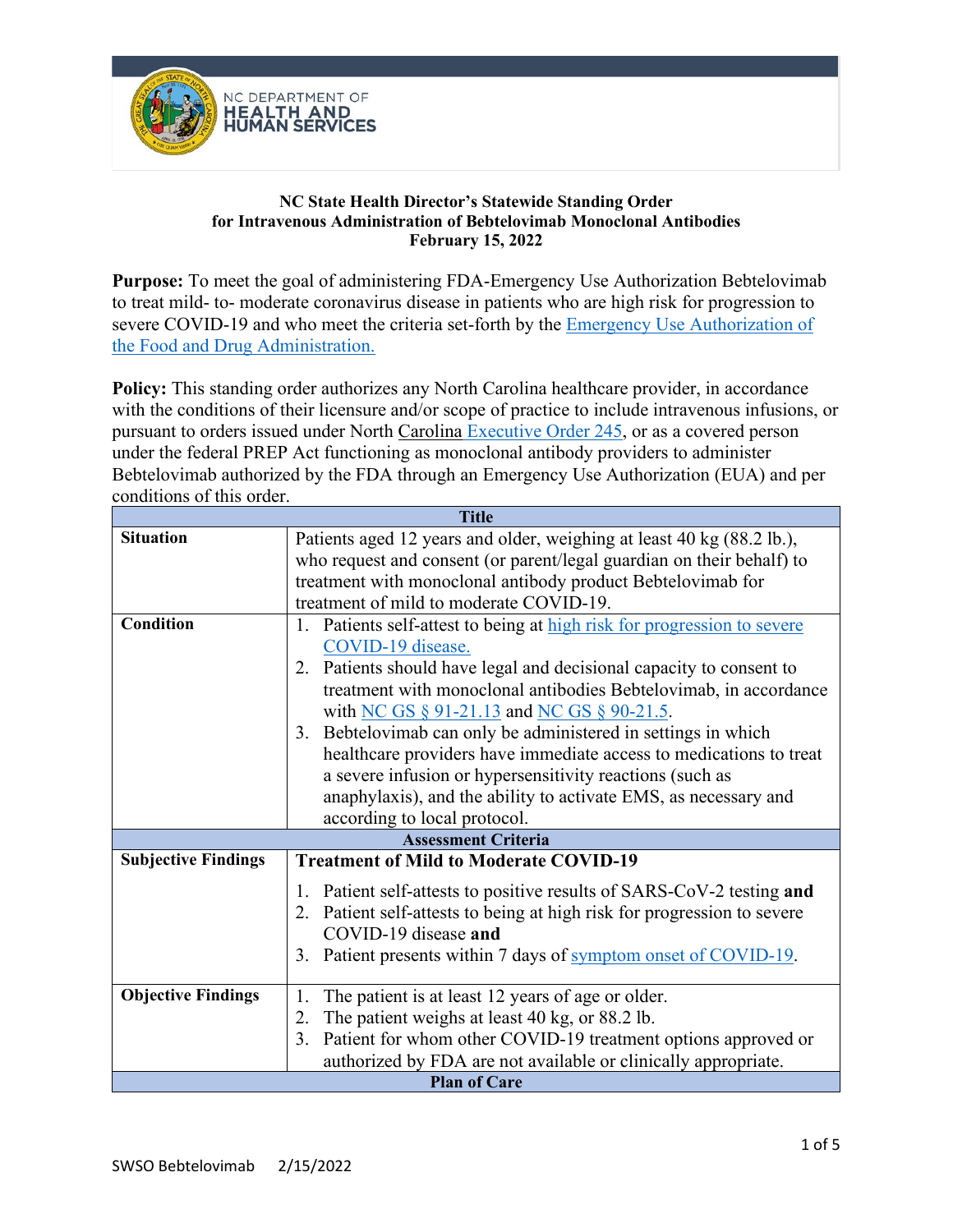



| <b>Actions</b>             | <b>Patient Education</b>                                                  |
|----------------------------|---------------------------------------------------------------------------|
|                            | 1. Review agency protocol for assessment and management of                |
|                            | anaphylaxis before initiating treatment. Appropriate medical              |
|                            | treatment and clinical staff able to manage immediate allergic            |
|                            | reactions must be immediately available in the event an acute             |
|                            | anaphylactic reaction occurs following administration reaction            |
|                            | according to agency protocol.                                             |
|                            | 2. Prior to patients receiving Bebtelovimab, provide and review the       |
|                            | Fact Sheet for Patients, Parents and Caregivers: EUA of                   |
|                            | Bebtelovimab for COVID-19.                                                |
|                            | Don appropriate personal protective equipment (PPE) per CDC<br>3.         |
|                            | guidelines to protect against the transmission of COVID-19.               |
| <b>Contraindications</b>   | Do not administer monoclonal antibody treatment to patients that:         |
|                            | Have previous severe hypersensitivity reaction, such as<br>1.             |
|                            | anaphylaxis, to Bebtelovimab, or to any ingredient of                     |
|                            | Bebtelovimab.                                                             |
|                            | Are hospitalized due to COVID-19.<br>2.                                   |
|                            | 3. Require oxygen therapy due to COVID-19.                                |
|                            | Require an increase in baseline oxygen flow rate due to COVID-19<br>4.    |
|                            | for patients on chronic oxygen therapy due to underlying non-             |
|                            | COVID-19 related morbidity.                                               |
| <b>Precautions/Patient</b> | The patient should be clinically monitored during and after               |
| <b>Monitoring</b>          | administration of Bebtelovimab. After administration is complete, the     |
|                            | patient should be monitored for a minimum of 1 hour. During this time,    |
|                            | the nurse, EMS personnel, or other individuals who are trained and        |
|                            | supervised by clinical staff shall observe for signs and symptoms of a    |
|                            | hypersensitivity reaction (anaphylaxis) or infusion related reaction.     |
|                            | These may include:                                                        |
|                            | 1. Fever                                                                  |
|                            | 2. Difficulty breathing                                                   |
|                            | 3. Reduced oxygen saturation                                              |
|                            | 4. Chills                                                                 |
|                            | Nausea<br>5.                                                              |
|                            | Arrhythmia (i.e., atrial fibrillation, tachycardia, or bradycardia)<br>6. |
|                            | 7. Chest pain or discomfort                                               |
|                            | 8. Weakness                                                               |
|                            | 9. Altered mental status                                                  |
|                            | 10. Headache                                                              |
|                            | 11. Bronchospasm                                                          |
|                            | 12. Hypotension                                                           |
|                            | 13. Hypertension                                                          |
|                            | 14. Angioedema                                                            |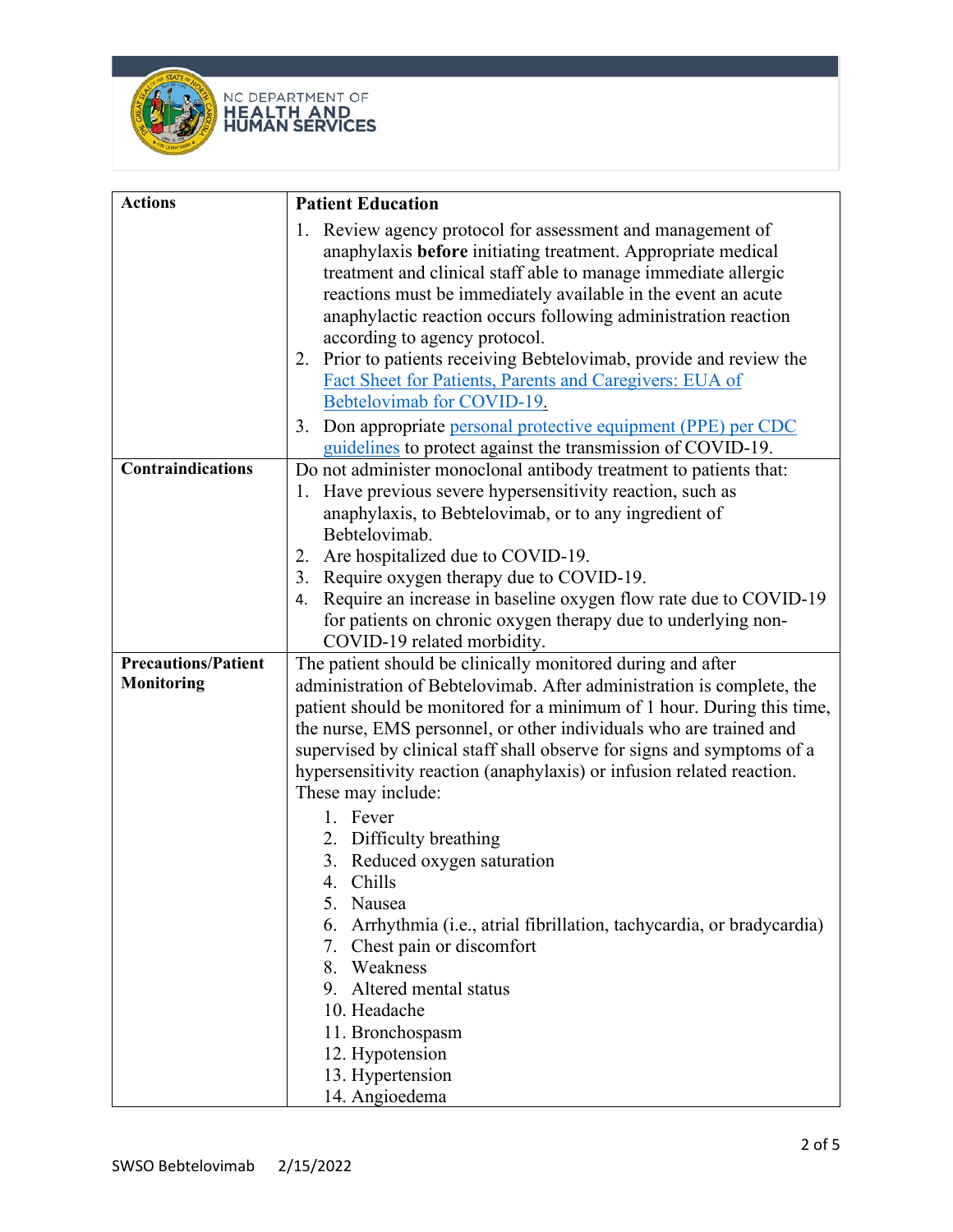



|                  | 15. Throat irritation<br>16. Rash (urticaria)<br>17. Pruritus<br>18. Myalgia<br>19. Vasovagal reaction<br>20. Dizziness<br>21. Fatigue<br>22. Diaphoresis                                                                                                                                                                                                                                                                                                                                                                                                                                                                                                                                                                                                     |
|------------------|---------------------------------------------------------------------------------------------------------------------------------------------------------------------------------------------------------------------------------------------------------------------------------------------------------------------------------------------------------------------------------------------------------------------------------------------------------------------------------------------------------------------------------------------------------------------------------------------------------------------------------------------------------------------------------------------------------------------------------------------------------------|
|                  | If the patient is showing signs of anaphylaxis or an infusion related<br>reaction during or after administration; stop treatment, implement<br>medical emergency protocols and immediately notify the physician or<br>APP providing clinical supervision of the treatment<br>facility/agency/service.                                                                                                                                                                                                                                                                                                                                                                                                                                                         |
| <b>Treatment</b> | Bebtelovimab Dose is 175 mg/2 mL (IV injection in single dose<br>vials) for adults and pediatric patients 12 and older (weighing at<br>least $40$ kg).                                                                                                                                                                                                                                                                                                                                                                                                                                                                                                                                                                                                        |
|                  | Review Fact Sheet for Health Care Providers.<br>1.<br>2. Bebtelovimab may only be administered in settings in which<br>healthcare providers have immediate access to medications to treat<br>a severe infusion reaction, such as anaphylaxis, and the ability to<br>activate the emergency medical system (EMS), as necessary.<br>Bebtelovimab should be prepared by a qualified healthcare<br>3.<br>professional using aseptic technique.<br>4. Gather recommended materials for injection:<br>2 ml dosing syringe (polypropylene),<br>Syringe extension set [polycarbonate and polyvinylchloride<br>$\bullet$<br>without di-ethylhexylphthalate (DEHP)]<br>0.9% Sodium Chloride Injection for flushing<br>1 vial of Bebtelovimab (175 mg/2 mL)<br>$\bullet$ |
|                  | 5. Remove one vial of Bebtelovimab from refrigerated storage and<br>allow to equilibrate to room temperature, protected from heat, for<br>approximately 20 minutes. Do not shake.<br>6. Inspect vial for particulate matter and discoloration. Bebtelovimab<br>is clear to opalescent and colorless to slightly yellow to slightly<br>brown solution. Discard the vial if the solution is cloudy,<br>discolored, or visible particles are observed.<br>This product is preservative-free and therefore, should be<br>7.<br>administered immediately.<br>8. Attach the syringe extension set.<br>9. Prime the extension set.                                                                                                                                   |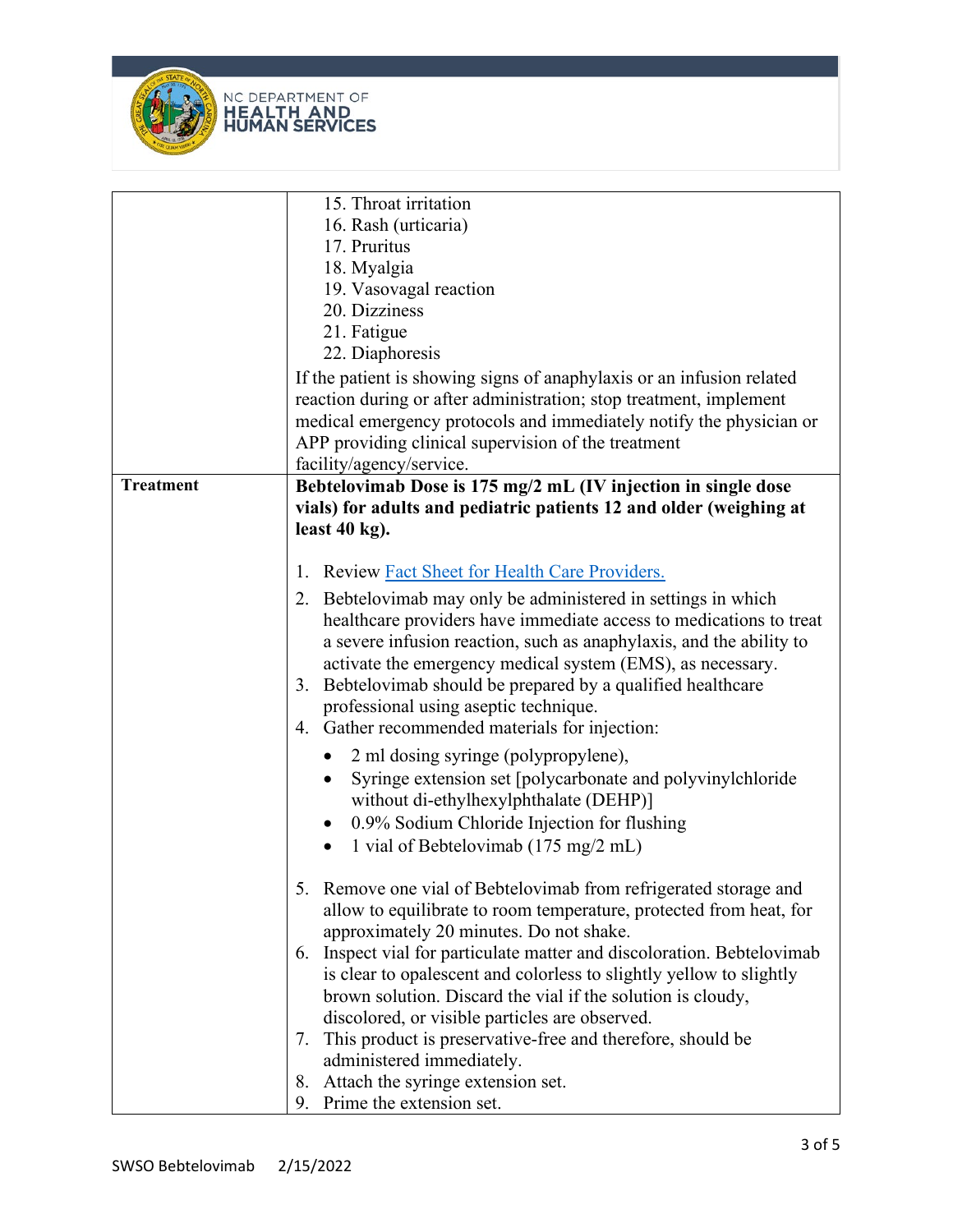



|                               | 10. Administer the entire contents of the syringe via IV injection over<br>at least 30 seconds.                                                                       |
|-------------------------------|-----------------------------------------------------------------------------------------------------------------------------------------------------------------------|
|                               | 11. After the entire contents of the syringe have been administered,<br>flush the extension set with 0.9% Sodium Chloride to ensure<br>delivery of the required dose. |
|                               | 12. If the injection must be discontinued due to an infusion reaction,                                                                                                |
|                               | discard unused product.                                                                                                                                               |
|                               | 13. Clinically monitor patients during injection and observe for at least                                                                                             |
|                               | 1 hour after infusion is complete. (See Precautions/Patient                                                                                                           |
|                               | Monitoring Section above)                                                                                                                                             |
| Follow-up/                    | Advise patients to consult medical provider for any worsening<br>1.                                                                                                   |
| <b>Monitoring</b>             | symptoms or concerns after treatment.                                                                                                                                 |
| requirements                  | 2. Patients treated with Bebtelovimab may experience infusion                                                                                                         |
|                               | relations reactions up to 24 hours after injection. See Fact Sheet for                                                                                                |
|                               | Patients, Parents and Caregivers EUA of Bebtelovimab for                                                                                                              |
|                               | COVID-19                                                                                                                                                              |
|                               | 3. Patients treated with Bebtelovimab should continue to use infection                                                                                                |
|                               | precautions and isolate or quarantine according to CDC Criteria for<br>Quarantine and Isolation.                                                                      |
|                               | It is NOT necessary for patients receiving Bebtelovimab to delay<br>4.                                                                                                |
|                               | COVID-19 vaccination following treatment. See CDC Interim                                                                                                             |
|                               | <b>Clincal Considerations for COVID-19 Vaccines.</b>                                                                                                                  |
|                               | 5. Administrators of Bebtelovimab should report all medication errors                                                                                                 |
|                               | and serious adverse events within 7 days from the onset of the                                                                                                        |
|                               | event. This can be found here:                                                                                                                                        |
|                               | http://www.fda.gov/medwatch/report.htm. Please note, all fields                                                                                                       |
|                               | should be completed with as much detailed information as possible.                                                                                                    |
|                               |                                                                                                                                                                       |
| <b>Criteria for Notifying</b> | Notify the physician/advanced practice provider (APP) if:                                                                                                             |
| Provider                      | The patient desires treatment with Bebtelovimab but is uncertain if<br>1.                                                                                             |
|                               | they meet the assessment criteria for use.                                                                                                                            |
|                               | 2. The patient exhibits signs of a hypersensitivity reaction                                                                                                          |
|                               | (anaphylaxis) or an infusion/injection-related reaction. In this                                                                                                      |
|                               | instance, stop treatment; initiate emergency medical protocols and                                                                                                    |
|                               | notify the physician/ APP providing clinical supervision of the                                                                                                       |
|                               | treatment facility/agency/service.<br>Notify the physician/APP from the organization providing clinical<br>3.                                                         |
|                               | supervision of the treatment facility/agency/service at any time                                                                                                      |
|                               | there are questions or problems with carrying out this standing                                                                                                       |
|                               | order.                                                                                                                                                                |
|                               |                                                                                                                                                                       |